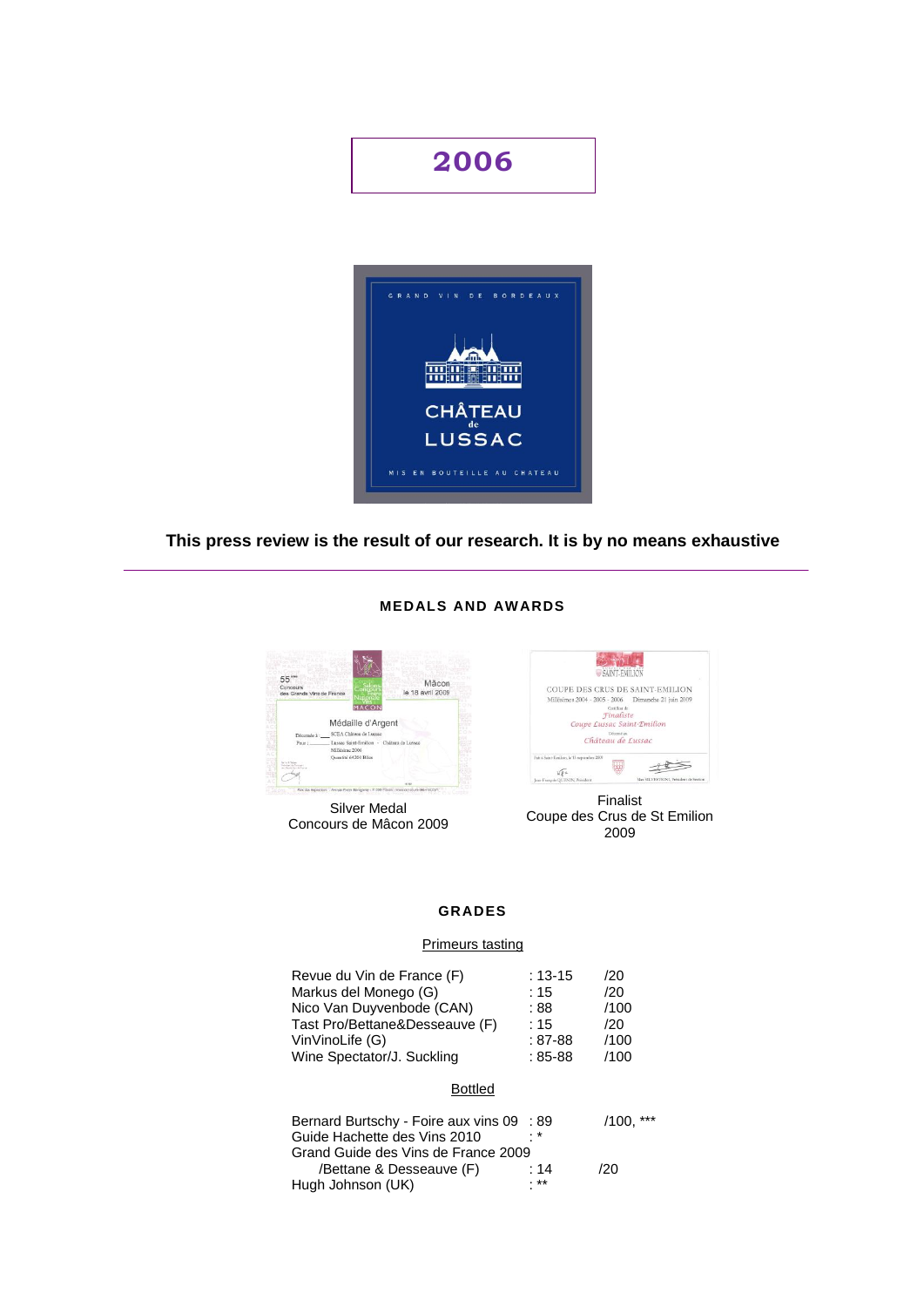

# **PRIMEURS**



#### **GUIDE HUBERT Pierre Casamayor** Edition 2008 (Primeurs)

Rich and meaning nose, of blackberry jam, with attractive spicy and vanilla notes; fleshy, rich and ample mouth, with a beautiful texture, some fat, some fruit, the balance and a good continuation. Note from 3 to 3, 5 glasses: the race, a personalized wine, with the concentration and style.

# **LA REVUE DU VIN DE FRANCE**

June 2007 (Primeurs)

Magnificent fruity nose, the voluminous, fleshy, fruity mouth offers a beautiful prospect of evolution. 13-15



**VINO MAGAZINE Bernard Sirot / Abi Duhr** (Primeurs)

Château de Lussac : Coup de Cœur

# **WINE SPECTATOR**

**Wine Spectator James Suckling** (Primeurs)

Simple but good, with light berry and mineral character and silky tannins. 85-88



#### **HORECA REVUE Roland Gohy**

May 2007 (Primeurs)

And then the pleasant surprises as the magnificent Château of Lussac, a "satellite" of Saint-Emilion, too much underestimated in Belgium, of a surprising quality, led to trophies by our attractive fellow countryman Griet and her husband Hervé Laviale, with the second wine baptized «Libertin de Lussac ". The couple also acquired from Georgy Fourcroy the excellent Château Franc Mayne, with the ambition to make it a "Premier"



# **MARKUS DEL MONEGO**

(Primeurs)

Purpurrot mit violetten Reflexen. Satte, intensive Nase, gute Struktur. Am Gaumen sauber, gute Struktur, jedoch etwas wenig Aromenspiel. 15

(Red with purple reflections. Full and intense nose, good structure. To the palate, good structure, but slightly firm aroma. 15)



## **TAST PRO**

**Bettane & Desseauve** April 2007 (Primeurs)

Harvested with fully matured grapes, the wine with aromas of kernel fruits has powerful tannins. It will age well, to be at its best in three or four years. 15

## **Nico Van Duyvenbode**

(Primeurs)

Dense raspberry nutty woody nose and taste has good concentration and a long raspberry quite firm ripe wood tannic aftertaste. Shows good style concentration with a hint of volatility. 88/100